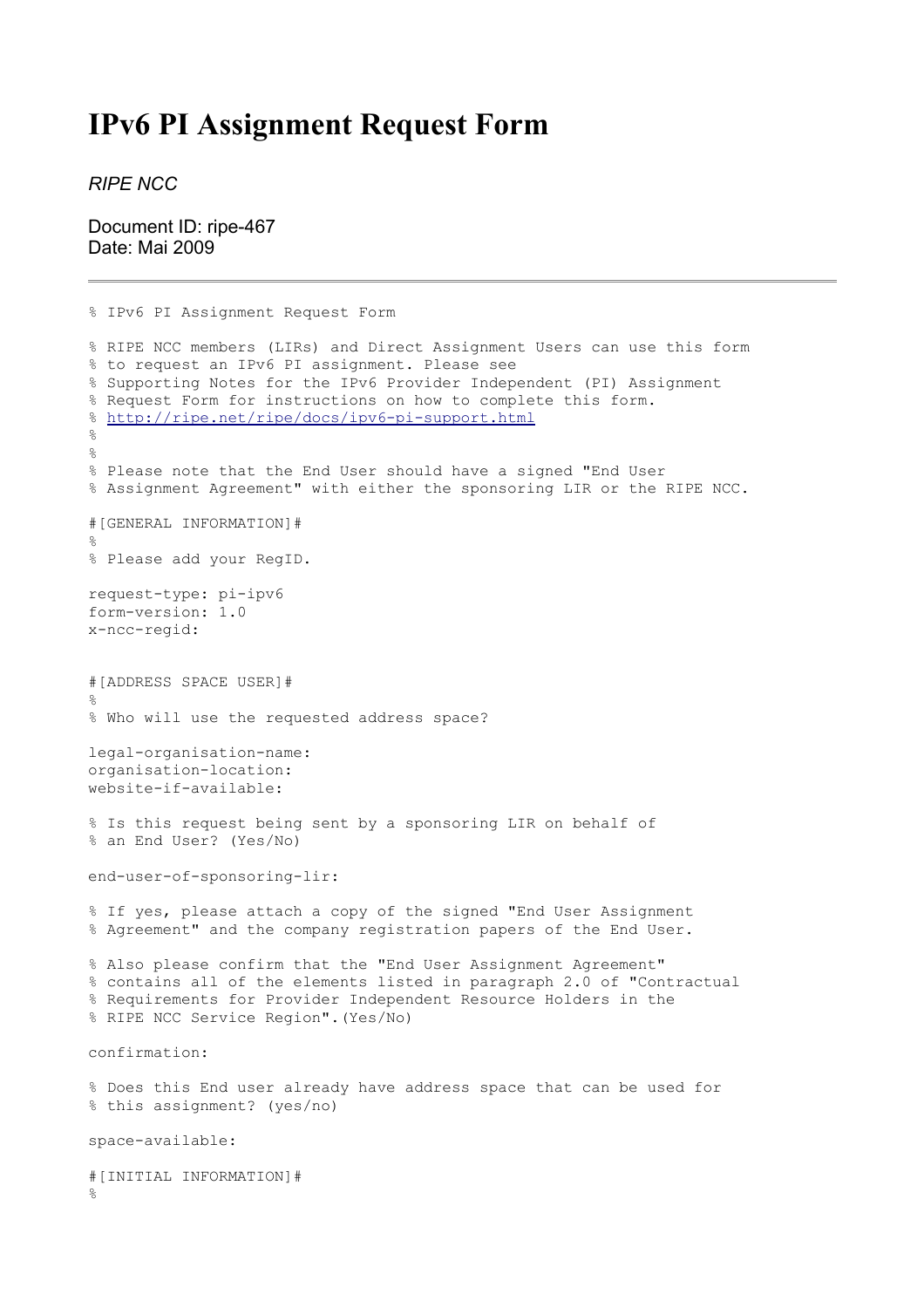```
% Why is PI address space required rather than PA address space?
why-pi:
% Is the End User requesting extra address space for routing and/or
% administrative reasons? (Yes/No)
routing-reasons:
% Is the End User aware of the consequences and disadvantages
% of PI address space? (Yes/No)
Confirmation:
#[ADDRESSING PLAN]#
%
% When will the End User use this IPv6 PI assignment?
\approx% Subnet Within Within Within
% size (/nn) 3 months 1 year 2 years Purpose
subnet:
% Will the End User return any address space?
address-space-returned:
#[EQUIPMENT DESCRIPTION]#
\frac{1}{2}% What equipment will be used and how will it use the requested
% address space?
equipment-name:
manufacturer-name:
model-number:
other-data:
equipment-name:
manufacturer-name:
model-number:
other-data:
#[NETWORK DESCRIPTION]#
%
% Please add more information if you think it will help us understand
% this request. If the End User is requesting more than a /48 please
% explain why:
#[PEERING CONTACTS]#
\mathbf{Q}% Please list the Autonomous System numbers and email contact addresses
% of the peering partners for the requested IPv6 PI assignment.
peering:
peering:
#[NETWORK DIAGRAM]#
\circ% You can attach a network diagram or other supporting documentation,
```